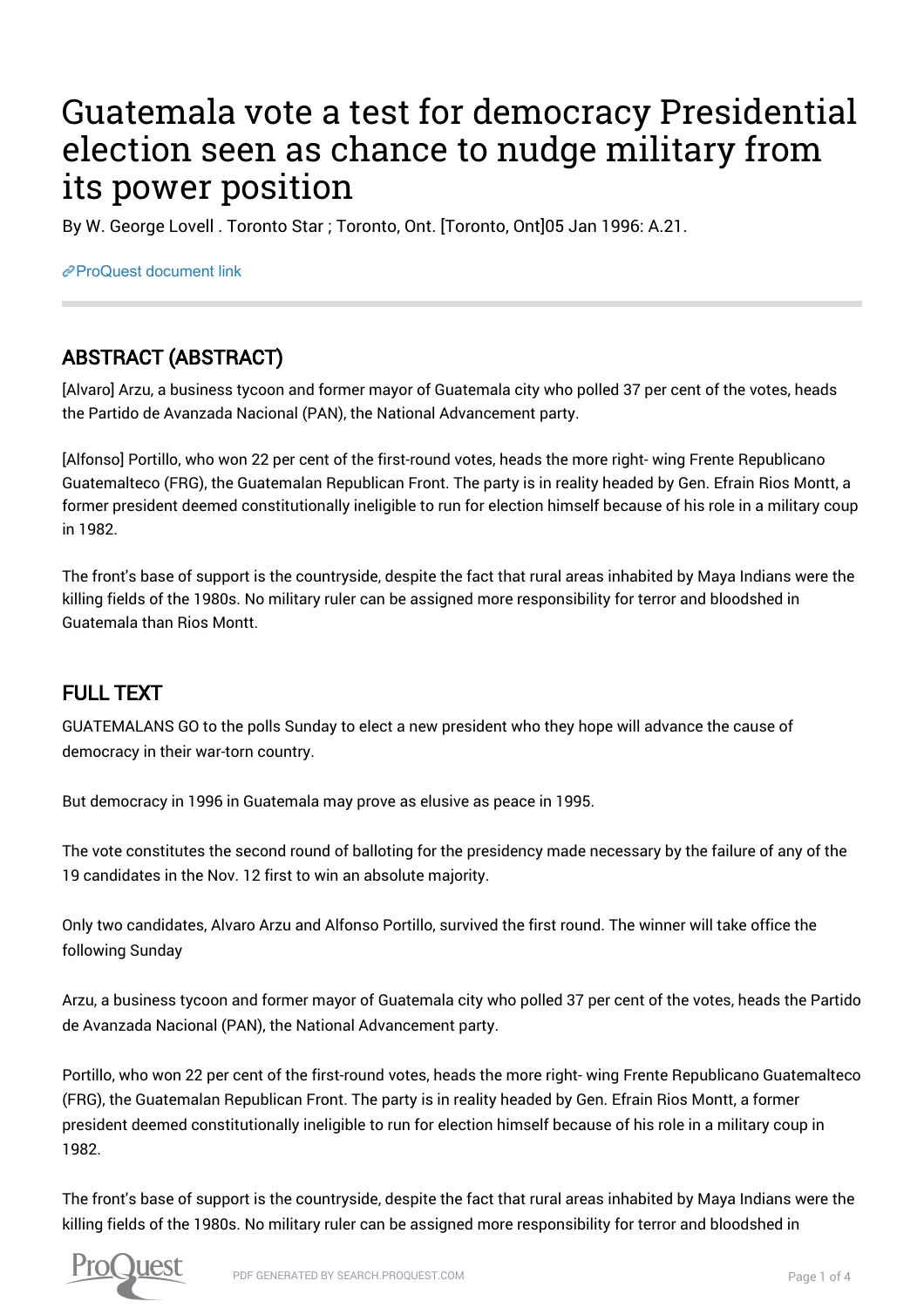Guatemala than Rios Montt.

On the surface, Arzu's 15 per cent lead over Portillo in the first round appears to give him the edge going into the second round.

The key to victory, though, may lie in what kind of deals Arzu and Portillo can strike with the executive, and the electorate, of lesser-ranked parties.

Voter turnout is expected to be poor. Barely 46 per cent of registered voters case ballots in the first round in spite of vigorous appeals by Nobel Peace Prize winner Rigoberta Menchu and even guerrillas who are fighting a war against the government.

Guerrillas have endorsed the election in hopes a new president will be more enthusiastic about peace talks. They have declared a ceasefire during the campaign.

Economic considerations will prevent many rural residents from participating. Polling stations in Guatemala are only in populous centres, which means people living elsewhere have to take an unpaid day off work to travel to a nearby town or city to cast their vote.

Also working against a high voter turnout is the fact that Arzu and Portillo represent conservative, right-wing political parties, neither of which advocates the radical reforms necessary to dismantle the structures of privilege and inequality responsible for Guatemala's brutal civil war.

In Guatemala, 90 per cent of all the farms account for 16 per cent of total farm area, while 2 per cent occupy 65 per cent of total farm area. The best land is used to grow coffee, cotton, bananas and sugar cane for export, not to feed malnourished local populations.

Recent United Nations statistics indicate 85 per cent of Guatemala's 11 million people live in poverty, 70 per cent of them in a state of deprivation described as extreme. Only 15 per cent of Guatemalans are considered to live well - thanks to lenient taxation laws that keep their contribution to state revenues, in percentage terms, among the lowest in Latin America.

Addressing these concerns is not part of the campaign agenda of either the advancement party or the front.

The only president to address seriously the issue of land and taxation reforms in Guatemala was Jacobo Arbenz Guzman. His democratically elected government was overthrown in 1954 following a military coup in which the U.S. Central Intelligence Agency played a key destabilizing role.

The national armed forces may have dominated Guatemalan politics in the four decades since the overthrow and exile of Arbenz, but never have they been able to dislodge the symbolic hold the late president exercises on the popular imagination.

In October, when Arbenz's remains were returned to Guatemala for ceremonial burial, the deposed president assumed in death power he could scarcely have contemplated in life.

Much of the credit for orchestrating popular resistance belongs to the Frente Democratico Nueva Guatemala (the New Guatemala Democratic Front), a coalition of left-leaning groups that went on to capture 8 per cent of the Nov .

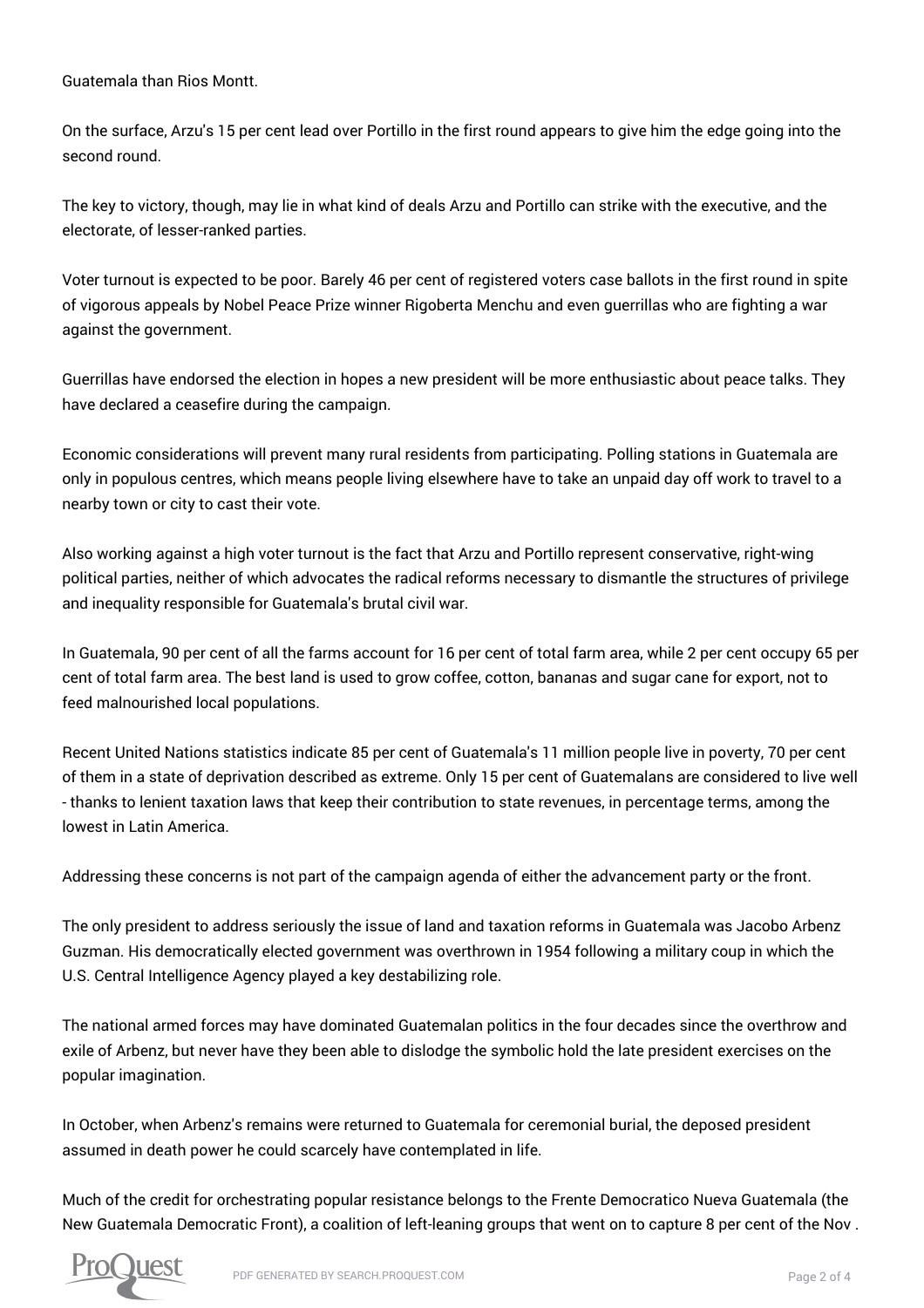#### 12 vote.

The coalition's performance is an encouraging one, especially since it was the first time since the victory of Arbenz in 1950 that any left-leaning party has participated in a Guatemalan election. At least five seats in the new congress will be occupied by coalition representatives, among them human rights activists Nineth Montenegro and Rosalina Tuyuc.

Both these women are realistic as well as courageous. They know they must engage the might of the Guatemalan military - not the brass-band members trotted out on state occasions - if they are to end 35 years of civil war.

Through it all, the brutality continues. Only two weeks before Arbenz was buried, an army patrol opened fire on Maya refugees recently returned to Guatemala from Mexico, killing eight and wounding more than 20 persons in Xaman, Verapaz.

Even though a guerrilla threat is now far more illusory than real, it is difficult to envision politics in Guatemala without some kind of military involvement. The national armed forces - at 47,000 men, the largest and most professional military unit in Central America - are headed by a corps of officers whose education and training cultivate the politics of power as a legitimate military preoccupation.

For any president of Guatemala, whether Alvaro Arzu or Alfonso Portillo, the greatest challenge is to convince the army that civil society, as in the case of Costa Rica, can function reasonably well without military intervention. Democracy in Guatemala hinges on defining a very different role for the military than it has assumed and enacted up to now.

W. George Lovell is a geography professor at Queen's University. He is the author of A Beauty That Hurts: Life and Death in Guatemala (Between The Lines, 1995).

\*\*\* Infomart-Online \*\*\*

#### Illustration

SYGMA FILE PHOTO ARMY IN CHARGE: GUATEMALA'S ARMY HAS LONG CONTROLLED THE NATION'S INDIANS AND DOMINATED POLITICS.

### DETAILS

| <b>Publication title:</b> | Toronto Star; Toronto, Ont. |
|---------------------------|-----------------------------|
| Pages:                    | A.21                        |
| Number of pages:          | $\mathbf 0$                 |
| <b>Publication year:</b>  | 1996                        |
| <b>Publication date:</b>  | Jan 5, 1996                 |
| Section:                  | <b>INSIGHT</b>              |